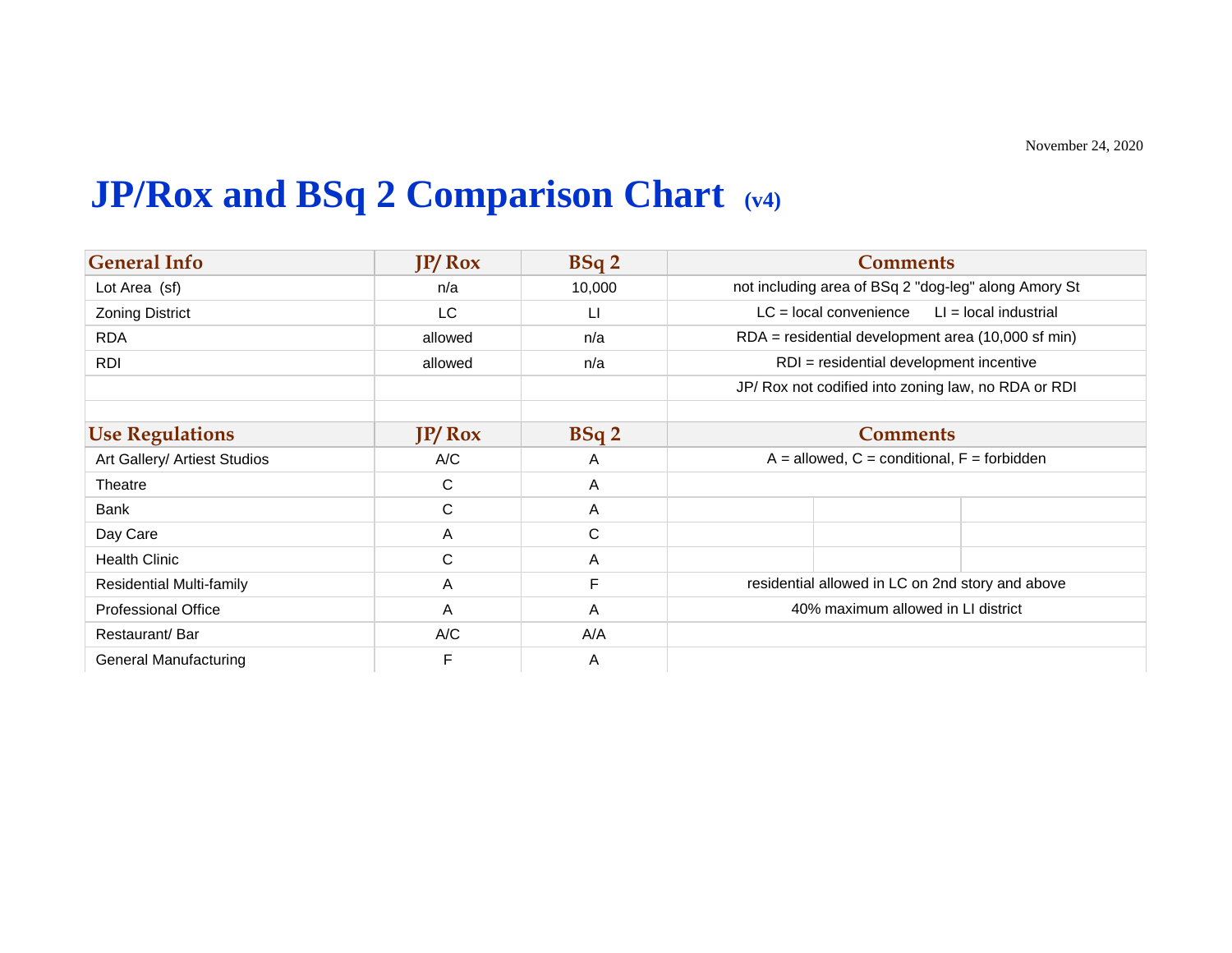| Bakery/ Liquor/ Retail               | A/C/A  | A              |                                                          |
|--------------------------------------|--------|----------------|----------------------------------------------------------|
| Welder/ Carpenter/ Upholsterer       | F/C/A  | A              |                                                          |
| Auto Sales/ Gas Station/ Parking Lot | F/F/C  | A              |                                                          |
| Barber/ Kennel/ Laundry              | A/F/A  | A              |                                                          |
|                                      |        |                |                                                          |
| <b>Dimensional Regulations</b>       | JP/Rox | <b>BSq2</b>    | <b>Comments</b>                                          |
| Floor Area Ratio (FAR)               | 1.0    | 3.0            | incl 1st floor commercial, but not garage                |
| <b>Building Height</b>               | $55-0$ | 64-0           | 750 sf on 6th floor for one duplex unit                  |
| Lot Size (min sf)                    | none   | 10,000         |                                                          |
| Lot width (min)                      | none   | 103'           |                                                          |
| Front Yard (min)                     | none   | 4'             |                                                          |
| Side Yard (min)                      | none   | 7'             |                                                          |
| Rear Yard (min sf)                   | 20'    | $5.5'$         | BSq 2 has no residential abutters                        |
|                                      |        |                |                                                          |
| <b>Unit Data</b>                     | IP/Rox | BSq 2          | <b>Comments</b>                                          |
| <b>Total ResidentialUnits</b>        | n/a    | 20             |                                                          |
| Ownership (condos)                   | n/a    | 15             |                                                          |
| Rental                               | n/a    | 5              | on 2nd floor                                             |
| 3-bedroom Units                      | n/a    | 11             |                                                          |
| 2-bedroom Units                      | n/a    | 6              |                                                          |
| 1-bedroom Units                      | n/a    | 3              |                                                          |
| Studio units                         | n/a    | $\mathbf 0$    |                                                          |
| <b>Commercial Units</b>              | n/a    | $\overline{2}$ | developer subsidized for artists and/or small businesses |
| Total Residential + Commercial Units | n/a    | 22             |                                                          |
|                                      |        |                |                                                          |
| Affordability                        | JP/Rox | <b>BSq2</b>    | <b>Comments</b>                                          |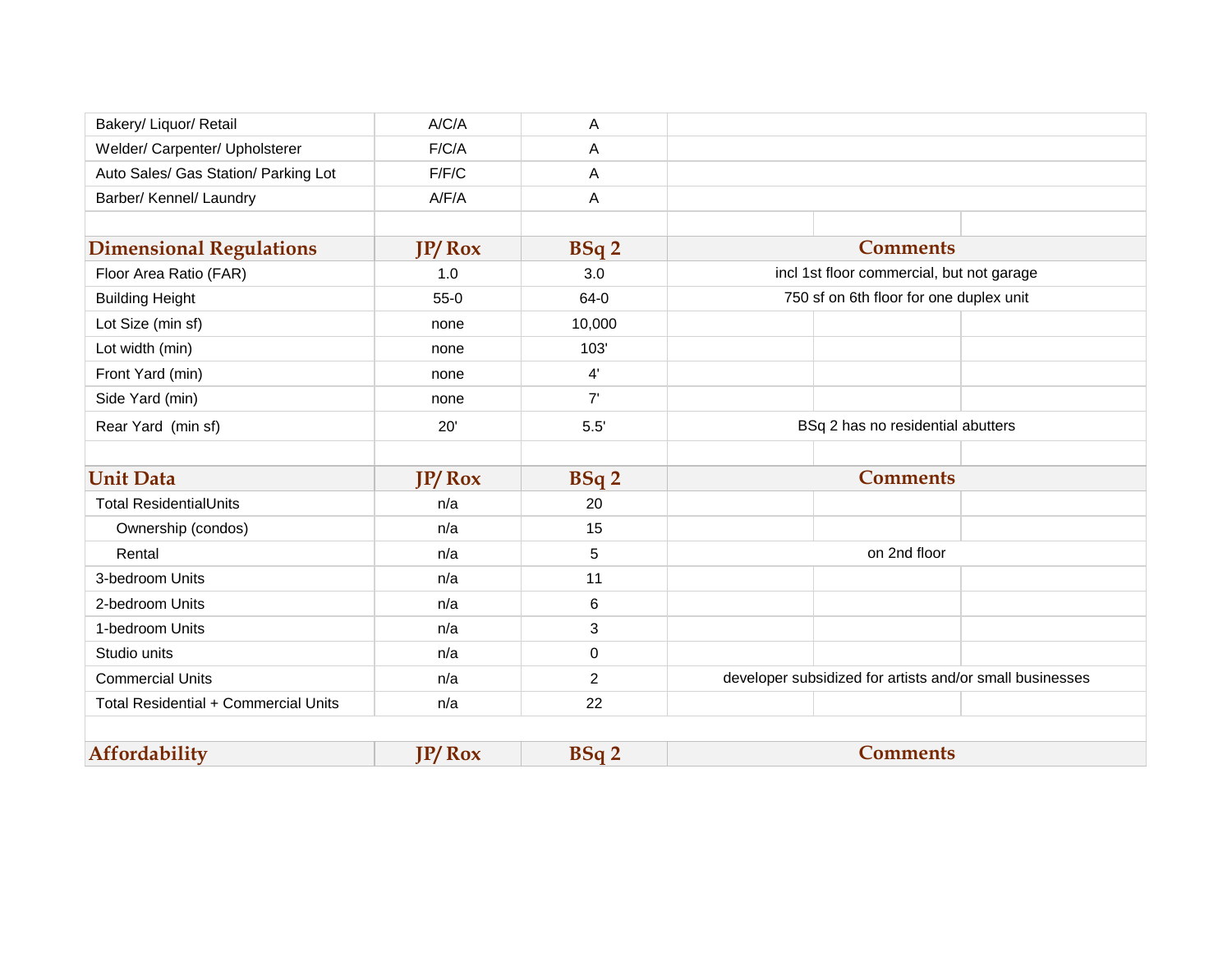| <b>Gross SF Residential</b>               | 10,000     | 24,650      | 2.46 residential FAR                                             |
|-------------------------------------------|------------|-------------|------------------------------------------------------------------|
| <b>Total Residential Affordable Units</b> | 4.6        | 5           | JP/ Rox recommends 30% affordabilty above 1.0 Residential FAR    |
| 3-bedroom Units                           | n/a        | 3           | Inclusionary Development Policy (IDP) requires 13% affordability |
| 2-bedroom Units                           | n/a        | 0           | 40.6% units at 13% + 59.4% at 30% = 23.1%                        |
| 1-bedroom Units                           | n/a        | 2           |                                                                  |
| studio units                              | n/a        | 0           |                                                                  |
| <b>Commercial Units</b>                   | $\Omega$   | 3           |                                                                  |
| <b>Total Affordable Units</b>             | 4.6        | 8           | incl developer subsidized commercial space                       |
| Total % of Residential Affordability      | 23.1%      | 25.0%       | by unit count (13.3% condo, 60% rental)                          |
| Total % of Affordability (by sf)          | 23.1%      | 24.5%       | by sq ft (3 - 3 bd, 0 - 2 bed, 2 - 1 bed)                        |
|                                           |            |             |                                                                  |
| <b>Transportation</b>                     | $IP/$ Rox  | BSq2        | <b>Comments</b>                                                  |
| Off-street Parking - Residential          | 20         | 17          | 1.0 spaces per unit = maximum per JP/Rox, 0.75 spaces per BTD    |
| On-street Parking - Commercial            | 3          | 6           | BSq 2 parking along Amory St in relocated sidewalk area          |
| <b>Bicycle spaces</b>                     | 20         | 20          | BSq 2 incl 12 indoor and 12 outdoor spaces                       |
| Sidewalks                                 | 7' to 16'6 | 10 to 14'   | BSq 2 approx average sidewalk width (6' currently)               |
| Loading Dock                              | none       | none        |                                                                  |
| Create Semi-Public Areas                  | yes        | yes         | 400 sf plaza area at the entry of BSq 2                          |
|                                           |            |             |                                                                  |
| <b>Arts &amp; Business</b>                | IP/Rox     | <b>BSq2</b> | <b>Comments</b>                                                  |
| Increase Artist work space                | yes        | yes         | subsized commercial space                                        |
| <b>Attract New Businesses</b>             | yes        | yes         | 3600 sf new retail space                                         |
| Encourage Affordable Biz Space            | yes        | yes         | create affordable artist and/or small business space(s)          |
| <b>Create Co-working Space</b>            | yes        | no          |                                                                  |
|                                           |            |             |                                                                  |
| <b>Green Building</b>                     | $IP/$ Rox  | BSq2        | <b>Comments</b>                                                  |
| Transit Oriented Development (TOD)        | yes        | yes         | across the street from MBTA subway station                       |
| Photo-Voltaic (PV) Array                  | yes        | yes         | solar panel array on the roof (9.7kW min)                        |
| Electric Vehicle (EV) Charging            | yes (5%)   | yes (30%)   | BSq 2 to provide 30% of garage spaces w EV power                 |
| <b>Street Trees</b>                       | yes        | yes         | BSq 2 to plant 3-4 urban sidewalk trees                          |
| Bicycle spaces                            | yes        | yes         | 24 total spaces at BSq 2                                         |